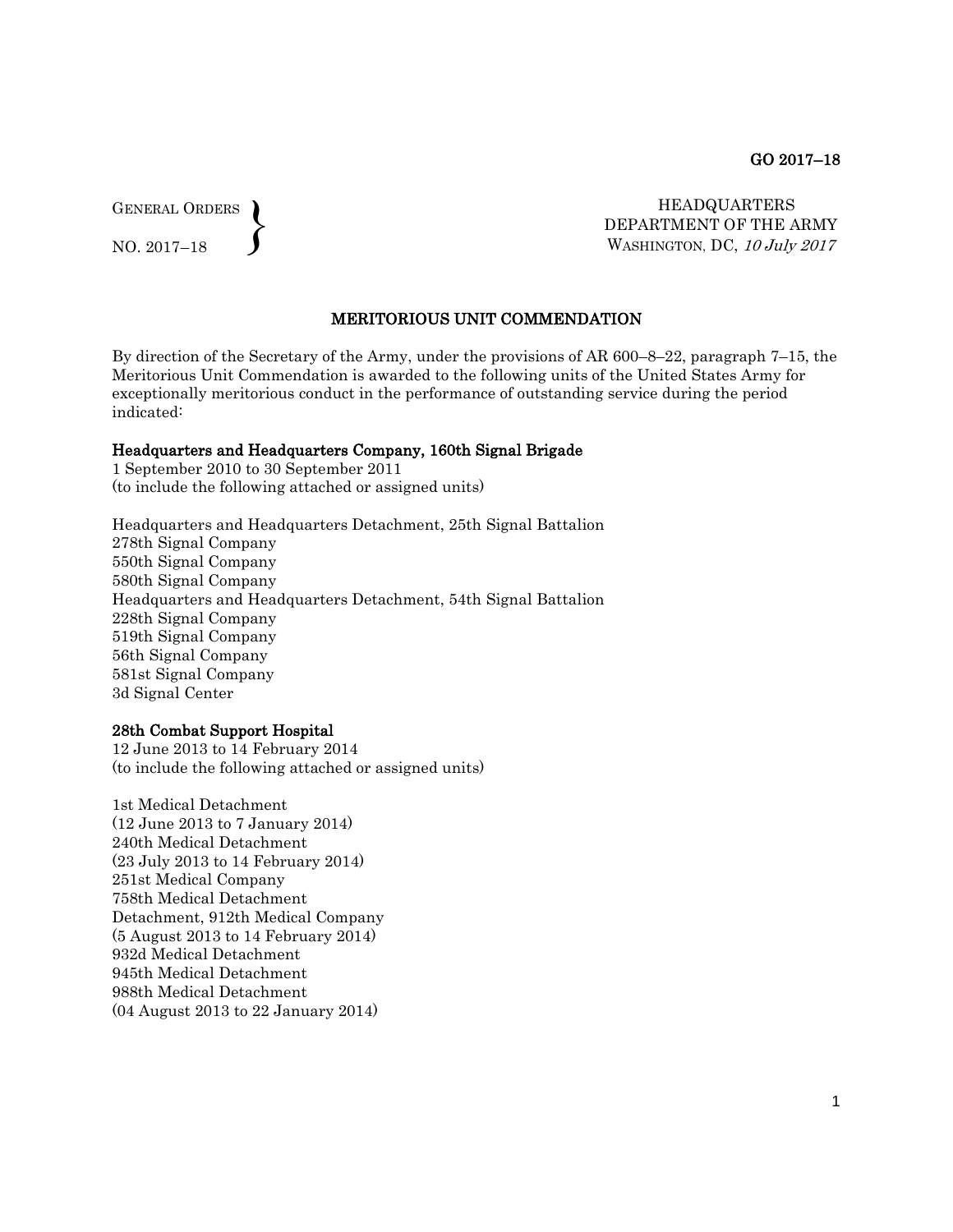# GO 2017–18

### Detachment, Headquarters and Headquarters Company, 6th Battalion, 101st Aviation Regiment

2 May 2015 to 9 January 2016 (to include the following attached or assigned units)

Company A, 6th Battalion, 101st Aviation Regiment Company B, 6th Battalion, 101st Aviation Regiment Company C, 6th Battalion, 101st Aviation Regiment (2 May 2015 to 5 December 2015) Company A, 1st Battalion, 101st Aviation Regiment Company B, 5th Battalion, 101st Aviation Regiment Detachment, Company F, 5th Battalion, 101st Aviation Regiment Detachment, Company D, 10th Aviation Regiment

#### Headquarters and Headquarters Detachment, 192d Ordnance Battalion

10 September 2011 to 9 September 2012 (to include the following attached or assigned units)

716th Ordnance Company (10 September 2011 to 4 June 2012) 749th Ordnance Company (10 September 2011 to 20 June 2012) 741st Ordnance Company (5 March 2012 to 9 September 2012) 966 OL-B Flight (31 December 2011 to 16 June 2012) 787th Ordnance Company (24 January 2012 to 9 September 2012) Afghanistan Captured Material Exploitation

#### Detachment, Headquarters and Headquarters Company, 1st Battalion, 101st Aviation Regiment

30 April 2015 to 26 December 2015 (to include the following attached or assigned units)

Detachment, Company B, 1st Battalion, 101st Aviation Regiment Company C, 1st Battalion, 101st Aviation Regiment Company C, 5th Battalion, 101st Aviation Regiment Detachment, Company C, 6th Battalion, 101st Aviation Regiment (30 April 2015 to 5 December 2015) Detachment, Company D, 1st Battalion, 101st Aviation Regiment

### Headquarters and Headquarters Battalion, 4th Infantry Division

11 October 2010 to 20 October 2011 (to include the following attached or assigned units)

Company D (Provisional), Headquarters and Headquarters Battalion, 4th Infantry Division 4th Infantry Division Band 109th Public Affairs Detachment (12 October 2010 to 25 August 2011) Detachment, 304th Psychological Operations Company (31 January 2011 to 30 September 2011)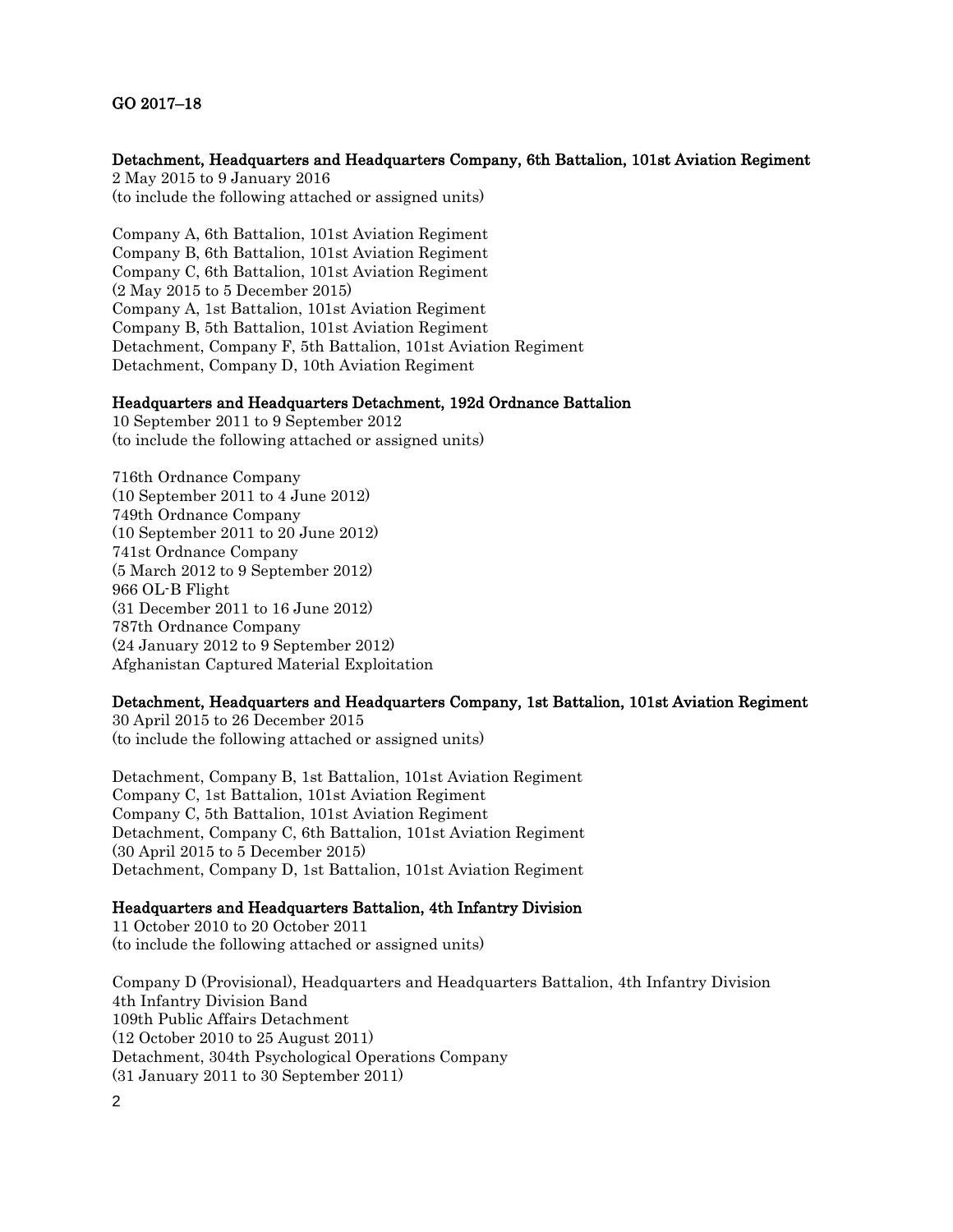20th Military History Detachment (2 March 2011 to 10 September 2011)

## Detachment, Headquarters and Headquarters Battery, 1st Battalion, 265th Air Defense Artillery Regiment

15 June 2015 to 22 February 2016 (to include the following attached or assigned units)

Detachment, Battery A, 1st Battalion, 265th Air Defense Artillery Regiment Battery B, 1st Battalion, 265th Air Defense Artillery Regiment Battery C, 1st Battalion, 265th Air Defense Artillery Regiment Detachment, Service Battery, 1st Battalion, 265th Air Defense Artillery Regiment

## Detachment, Headquarters and Headquarters Battalion, 1st Cavalry Division

25 June 2014 to 10 June 2015 (to include the following attached or assigned units)

128th Public Affairs Detachment (25 June 2014 to 31 December 2014) United States Marine Corps Detachment (Georgian Liaison Team) (25 June 2014 to 31 December 2014) Detachment, Headquarters and Headquarters Battalion, 101st Airborne Division (9 November 2014 to 10 June 2015)

### Headquarters and Headquarters Detachment, 437th Military Police Battalion

27 May 2013 to 6 February 2014 (to include the following attached or assigned units)

Company B, 3d Battalion, 144th Infantry Regiment 278th Military Police Company 838th Military Police Company

#### 8th Engineer Battalion

11 May 2013 to 7 December 2013 (to include the following attached or assigned units)

87th Engineer Company 850th Engineer Company (11 May 2013 to 25 November 2013)

## 1st Battalion, 10th Field Artillery Regiment

9 January 2005 to 11 January 2006

#### 25th Transportation Company

29 March 2004 to 28 March 2005

[AHRC–PDP–A]